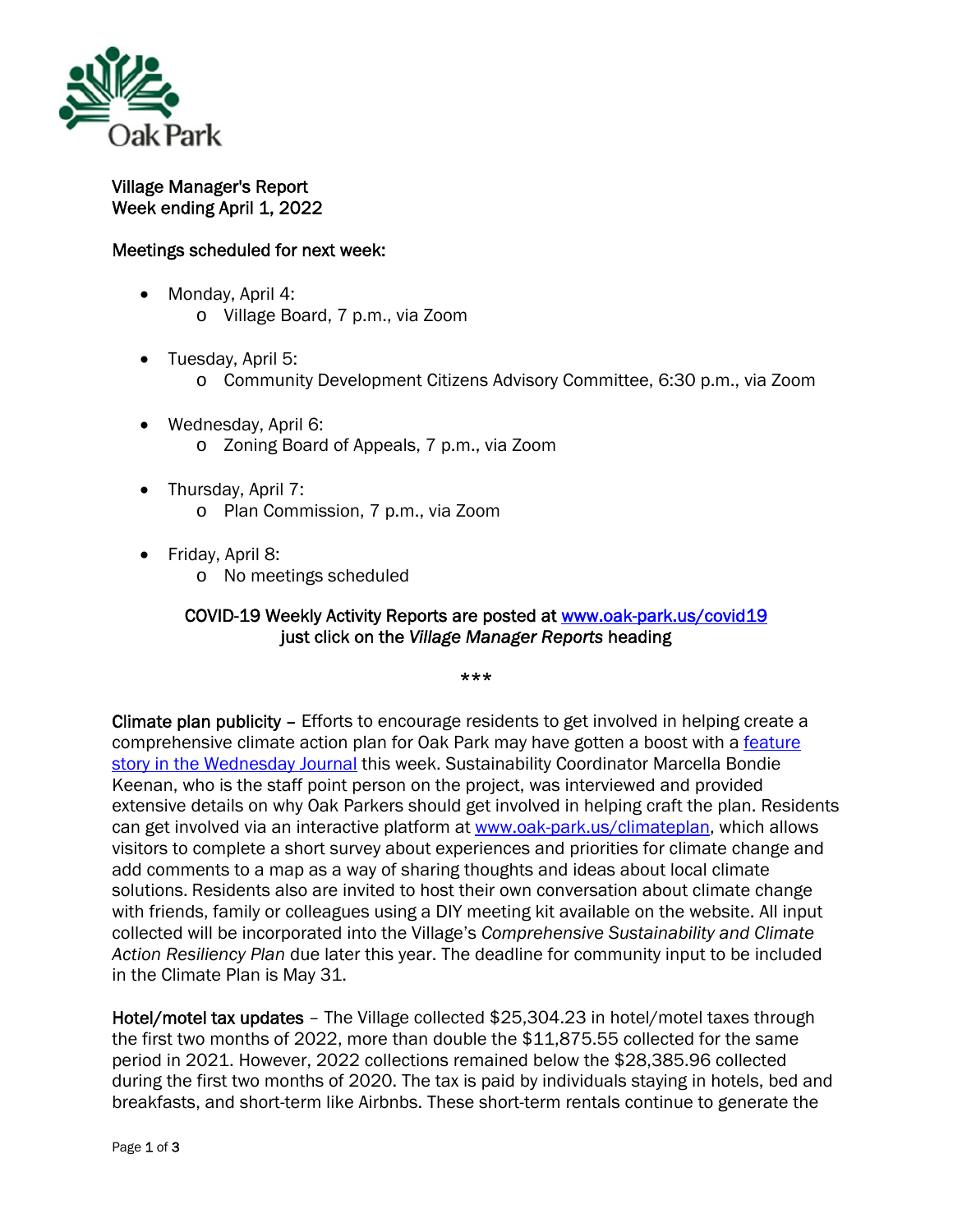majority of hotel/motel taxes collected in Oak Park. Click here for a multi-year summary of the hotel/motel tax collections.

Accessory dwelling unit discussion -- Village Planner Craig Failor will present the newly adopted Accessory Dwelling Unit (ADU) zoning regulations to the Oak Park Area Association of Realtors next week. The presentation is scheduled during a meeting set for 1:30 to 3:30 p.m., Fri., April 8 in the Veteran's Room of the main Oak Park Public Library. Oak Park Township Assessor Ali ElSaffar has been invited to participate as well and discuss assessment considerations.

Madison Street construction update – Residents rear the site of the new Pete's Fresh Market under construction on Madison Street have been notified that a portion of Euclid Avenue just north of Madison is set to close. Construction fencing soon will go up around the site that extends from Oak Park Avenue across Euclid to the east and north to the east-west alley. In the meantime, all underground utility work in the alleys between Madison Street and Washington Boulevard has been completed, with utility work by Oak Park Avenue expected to begin in about four weeks. Further west at 703 Madison Street, the senior living facility is wrapping up all exterior work and the construction fence will be removed along the west, alley and east sides, with the Madison street frontage fence to follow.

Pleasant & Marion development – The construction fence around the mixed-use development planned at Marion and Pleasant streets is being installed and foundation piers are going in. All parking spaces along Marion and on Pleasant will be closed for an estimated 13 months, and a temporary pedestrian crosswalk on Marion was scheduled to be installed this week.

Alley improvements – The annual alley improvement program is expected to begin early next week., with 10 alley segments scheduled to be completed by mid-July. Work will begin at the alley between Randolph and Pleasant streets by Elmwood and Ridgeland avenues and the alley between Superior and Chicago avenues by East and Fair Oaks avenues. Residents who will temporarily lose alley access to parking have been provided on-street parking passes.

LeMoyne Parkway sewer project – A sewer relief project will begin soon on LeMoyne Parkway between East and Edmer avenues. The project consists of replacing the existing storm and waste water sewer as well as installing new curb, sidewalk and drainage structures. All work will be within the LeMoyne Parkway right-of-way and should be completed by the end of July.

Employee news – Tom Fulton assumed the role of Superintendent of the Streets Division of the Public Works Department following the retirement of Scott Brinkman after nearly 25 years of service here. Since joining the Village in 2003, Tom has served in many different capacities, including Building Maintenance Technician, Equipment Operator, Street Division Supervisor and most recently Water & Sewer Supervisor. Tom, who is a graduate of the Public Works Leadership Development program, will oversee all operations of the street and street lighting maintenance staff including leading the snow and ice response team. In other employee news, Preservation Planner Susie Trexler will help answer homeowners' preservation questions at an ask- the-experts table at the Unity Temple Restoration